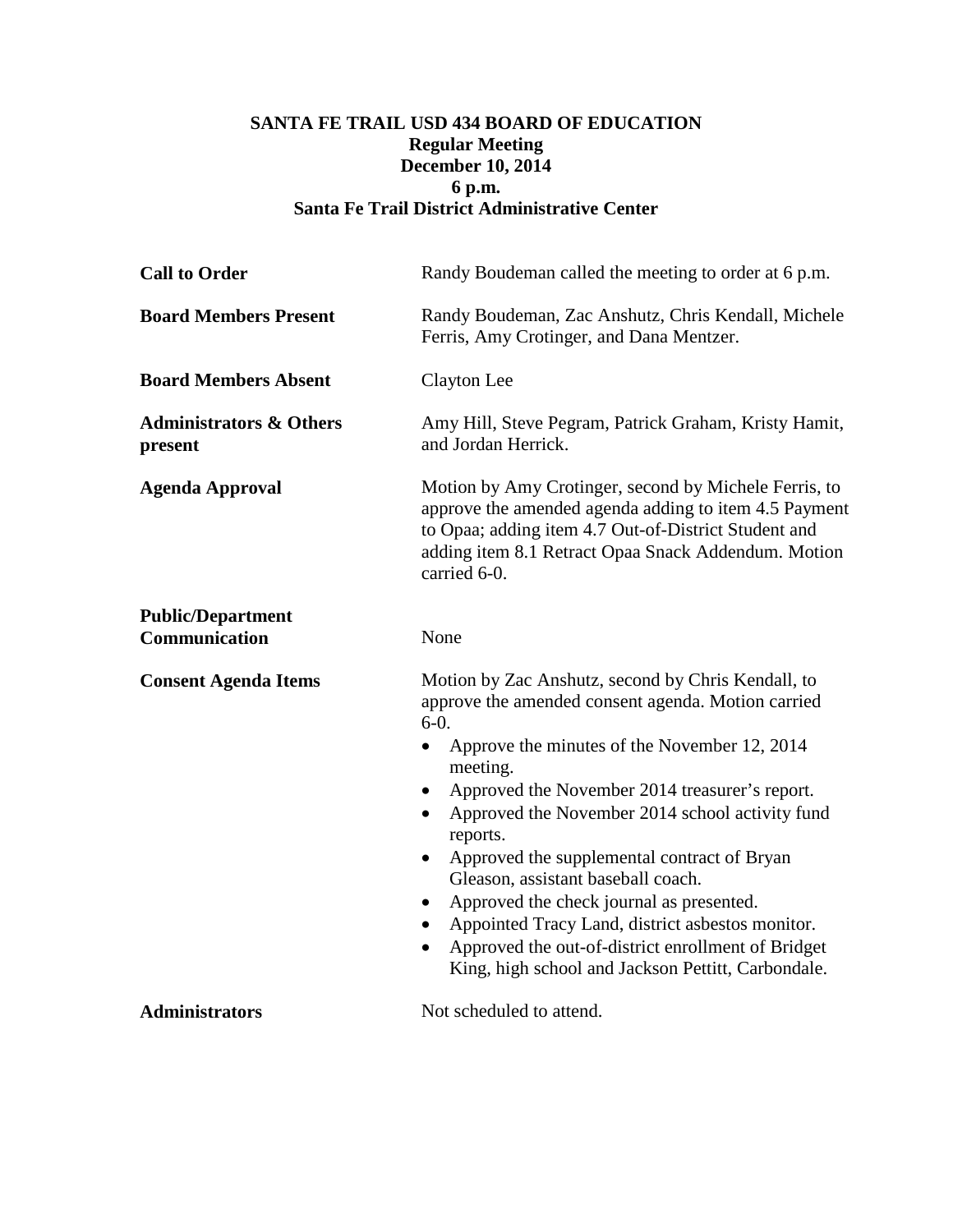**Items from the Past for Reconsideration**

| <b>BOE Focus Areas 15-16</b>                                | After discussion, consensus was to approve the list of<br>focus areas.                                                                                                                                                                                                                                                                                                                                        |
|-------------------------------------------------------------|---------------------------------------------------------------------------------------------------------------------------------------------------------------------------------------------------------------------------------------------------------------------------------------------------------------------------------------------------------------------------------------------------------------|
| <b>New Items for Discussion and</b><br><b>Consideration</b> |                                                                                                                                                                                                                                                                                                                                                                                                               |
| <b>Attendance Policy Revision</b>                           | Motion by Zac Anshutz, second by Dana Mentzer, to<br>approve the revision to the high school handbook<br>attendance policy. Motion carried 6-0.                                                                                                                                                                                                                                                               |
| <b>Bovay Tech Ed Donation</b>                               | Motion by Amy Crotinger, second by Michele Ferris, to<br>accept the \$8000 donation from the Bovay Foundation to<br>provide financial assistance to high school students<br>enrolled in technical education programs. Motion carried<br>$6-0.$                                                                                                                                                                |
| <b>District Mowing</b>                                      | District will solicit bids for mowing with possibility that<br>district may do its' own mowing.                                                                                                                                                                                                                                                                                                               |
| <b>Items Added to the Agenda</b>                            |                                                                                                                                                                                                                                                                                                                                                                                                               |
| <b>Opaa Snack Addendum</b>                                  | Motion by Zac Anshutz, second by Dana Mentzer, to<br>rescind the snack addendum with the food service<br>management company. Motion carried 6-0.                                                                                                                                                                                                                                                              |
| <b>Executive Session</b>                                    | Motion by Chris Kendall, second by Amy Crotinger, to<br>enter executive session to discuss personnel matters of<br>non-elected personnel in order to protect the privacy<br>interests of the individual(s) to be discussed and that we<br>return to open session in this room at 7 pm, with Dr.<br>Pegram present. Motion carried 6-0.<br>The board returned to open session at 7 pm. No action<br>was taken. |
|                                                             | Motion by Chris Kendall, second by Amy Crotinger, to<br>enter executive session to discuss personnel matters of<br>non-elected personnel in order to protect the privacy<br>interests of the individual(s) to be discussed and that we<br>return to open session in this room at 7:10 pm. Motion<br>carried 6-0.<br>The board returned to open session at 7:10 pm. No action<br>was taken.                    |